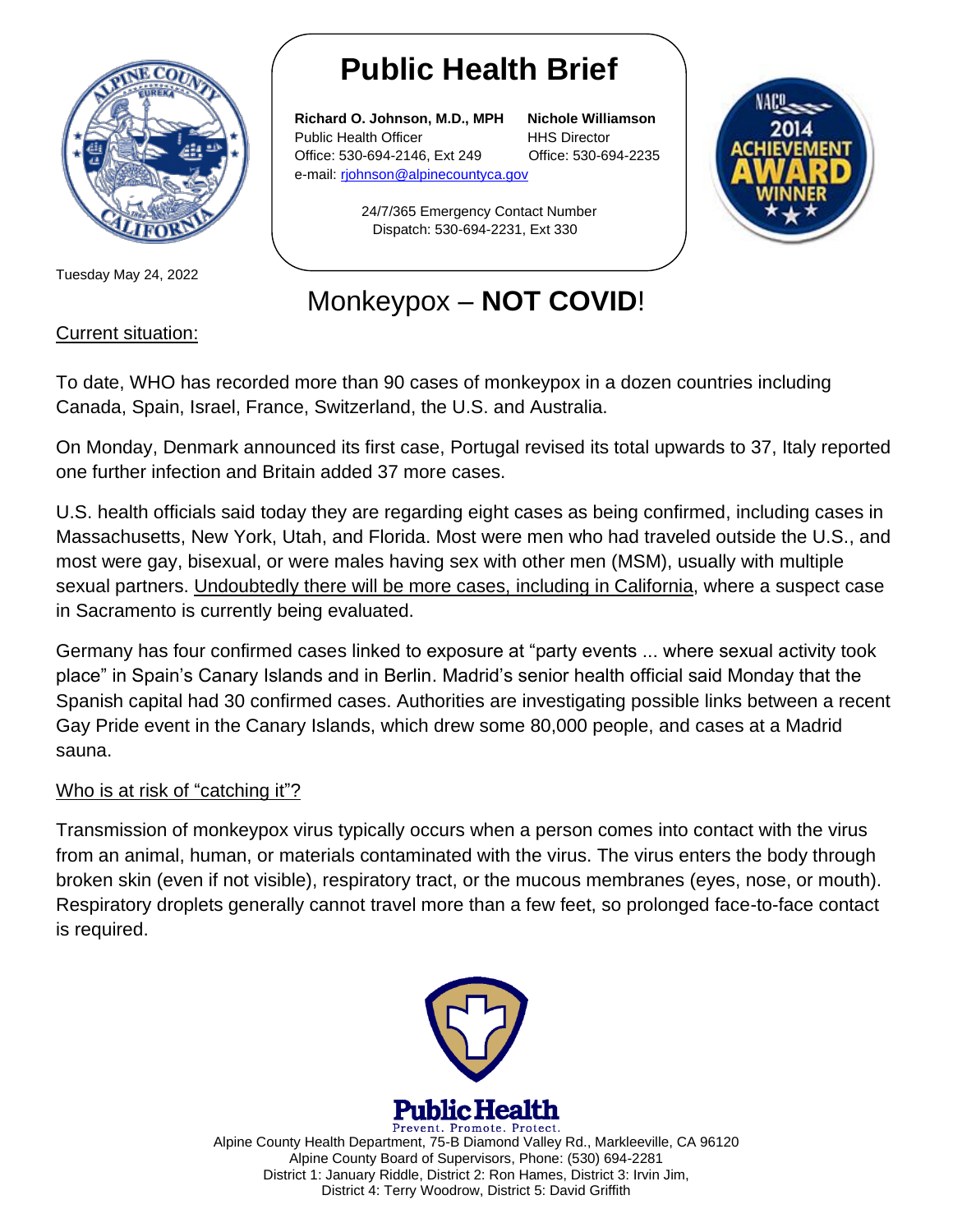On Monday, the European Centre for Disease Prevention and Control Director Andrea Ammon said "the likelihood of further spread of the virus through close contact, for example during sexual activities among persons with multiple sexual partners, is considered to be high."

Dr. David Heymann, who formerly headed WHO's emergencies department, has stated that the leading theory to explain the spread of the disease was sexual transmission at raves held in Spain and Belgium. "We know monkeypox can spread when there is close contact with the lesions of someone who is infected, and it looks like sexual contact has now amplified that transmission," said Heymann.

That marks a significant departure from the disease's typical pattern of spread in central and western Africa, where people are mainly infected by animals like wild rodents and primates and outbreaks have not spilled across borders.

Health officials say most of the known cases in Europe have been among men who have sex with men, but anyone can be infected through intimate and close skin-to-skin contact with a sick person, their shared towels, clothing or bedsheets. Scientists say it will be difficult to disentangle whether the spread is being driven by sex or merely close contact. By nature, sexual activity involves intimate contact, which one would expect to increase the likelihood of transmission, whatever a person's sexual orientation and irrespective of the mode of transmission.

Of note, there have been no cases among contacts on airline flights. There is a report of one healthcare worker contracting an infection, as well as 2 family members of documented cases.

Bottom line – monkeypox is not easily transmitted.

#### What are the symptoms?

Symptoms of Monkeypox usually include fever, headache, muscle aches, backache, swollen lymph nodes chills, and exhaustion. Within 1 to 3 days (sometimes longer) after the appearance of fever, the patient develops a rash, often beginning on the face then spreading to other parts of the body, including the mouth, palms of the hands, and soles of the feet. It is very painful, and eventually becomes very itchy. Sometimes it only appears in the genital or perianal area.

The incubation period (time from infection to symptoms) for monkeypox is usually 7−14 days but can range from 5−21 days. The illness typically lasts for 2−4 weeks. A person is considered contagious until the lesions scab over or the scabs fall off.



Prevent. Promote. Protect. Alpine County Health Department, 75-B Diamond Valley Rd., Markleeville, CA 96120 Alpine County Board of Supervisors, Phone: (530) 694-2281 District 1: January Riddle, District 2: Ron Hames, District 3: Irvin Jim, District 4: Terry Woodrow, District 5: David Griffith